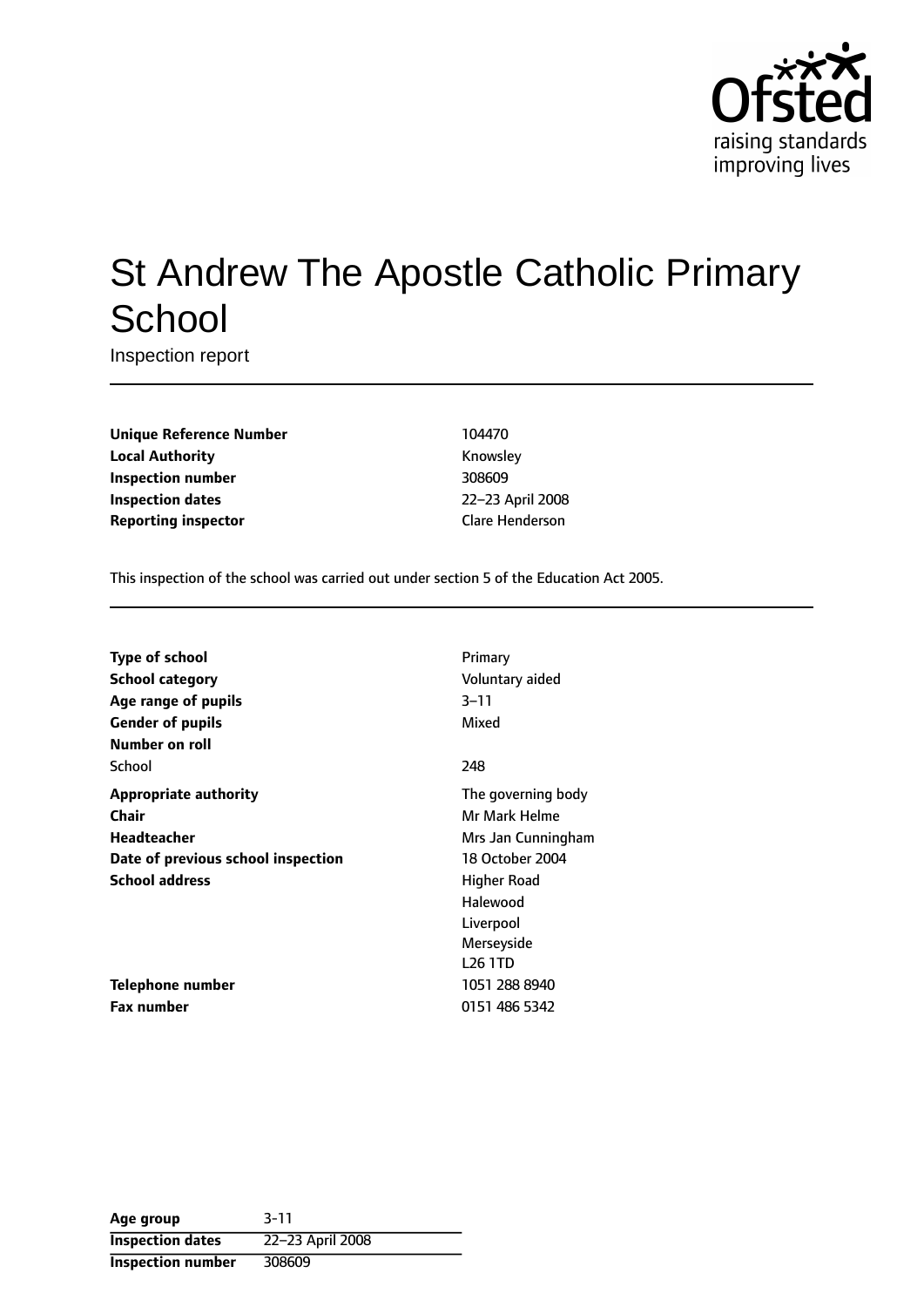© Crown copyright 2008

.

#### Website: www.ofsted.gov.uk

This document may be reproduced in whole or in part for non-commercial educational purposes, provided that the information quoted is reproduced without adaptation and the source and date of publication are stated.

Further copies of this report are obtainable from the school. Under the Education Act 2005, the school must provide a copy of this report free of charge to certain categories of people. A charge not exceeding the full cost of reproduction may be made for any other copies supplied.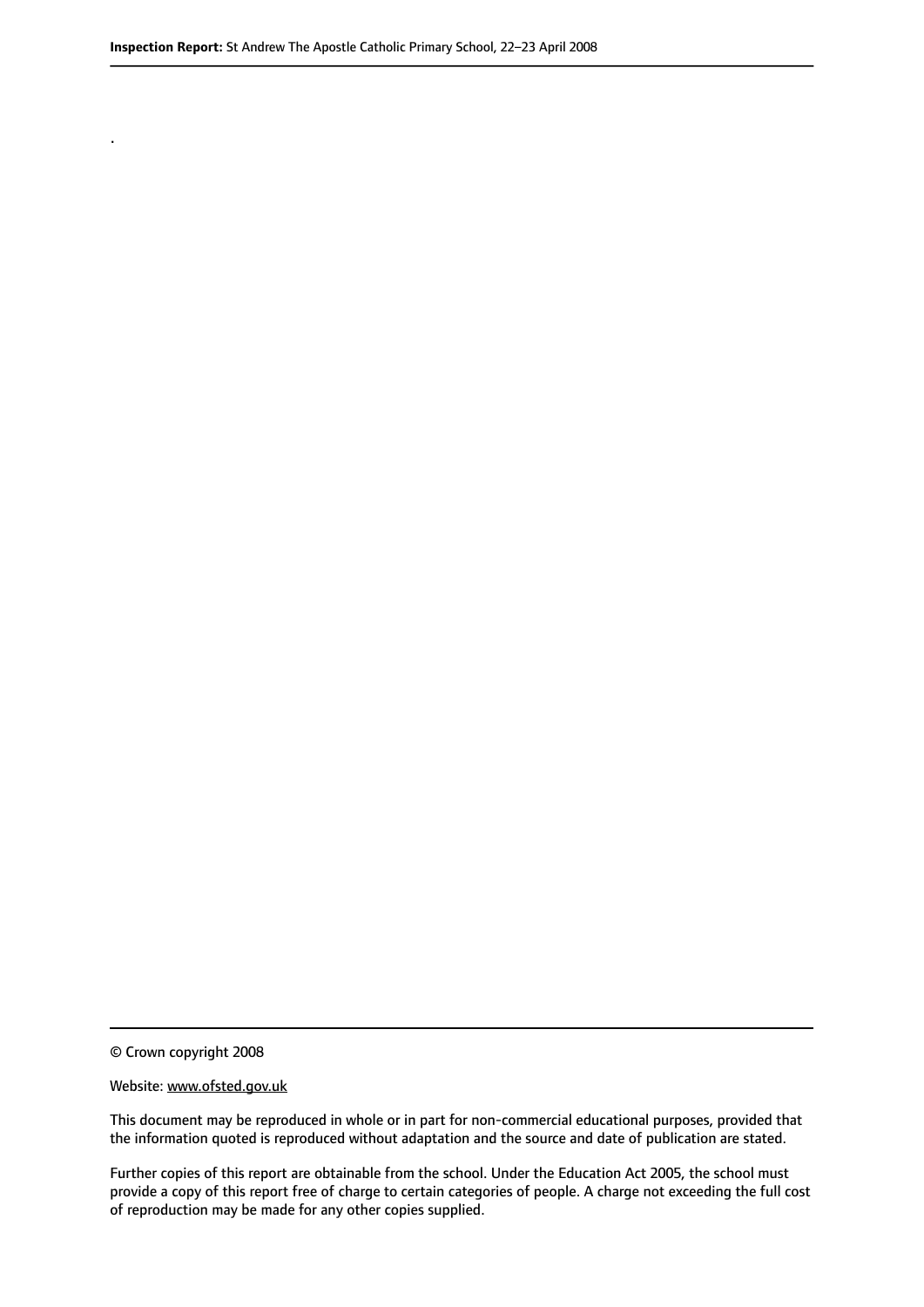# **Introduction**

The inspection was carried out by two Additional Inspectors.

## **Description of the school**

This is an average sized school. It serves a community which has relatively high levels of social and economic disadvantage. Most pupils are of White British heritage. The proportion of pupils eligible for free school meals is above average, as is the number of pupils with a statement of special educational needs. The number of pupils with learning difficulties and/or disabilities is broadly average.

### **Key for inspection grades**

| Grade 1 | Outstanding  |
|---------|--------------|
| Grade 2 | Good         |
| Grade 3 | Satisfactory |
| Grade 4 | Inadequate   |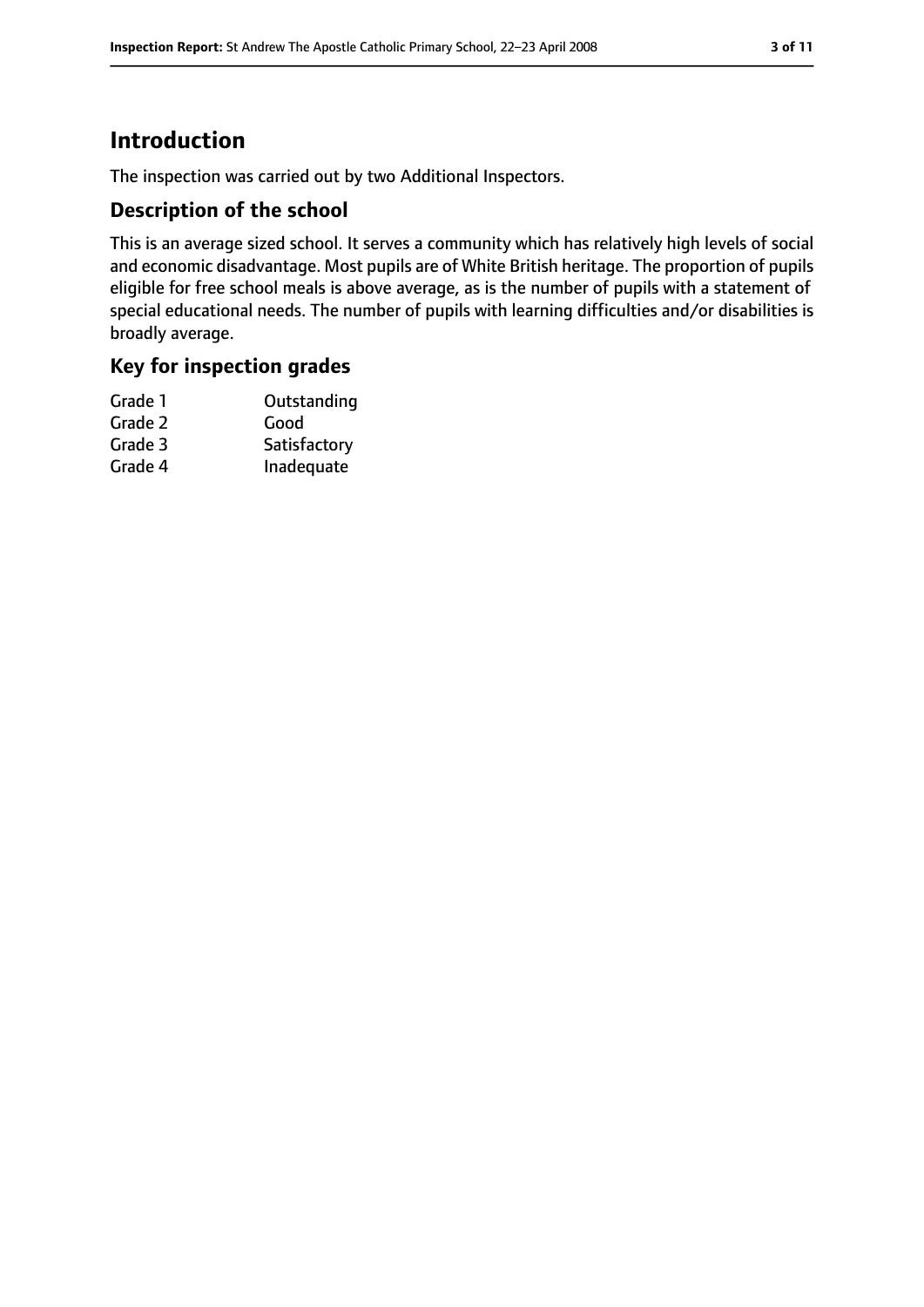# **Overall effectiveness of the school**

#### **Grade: 2**

St Andrew the Apostle is a good school with outstanding features. Major factors in its success are the excellent leadership of the headteacher and commitment of all staff. This leadership is based on teamwork and excellent partnerships with parents and the local community. Parents are unanimous in their appreciation of what the school provides and typical comments are, 'there is a lovely family atmosphere, staff really care about the children's welfare and education,' and again, 'a great school which encourages children to achieve their potential'.

Most pupils begin Year 1 with skills that are below those typically expected. Standards reached by Year 6 pupils in 2007 in English were broadly average, and below average in mathematics and science. This represents good achievement in relation to pupils' starting points. The school is very welcoming and eager to enable all pupils to achieve their best, and all staff work hard to remove any barriers to learning. This is evident in the kind, patient and understanding way in which pupils are treated. In particular, the extent to which those with learning difficulties and/or disabilities are supported, emotionally and academically, is outstanding and accounts for their good progress.

The overall quality of teaching and learning is good, although in a few lessons it is satisfactory rather than good. This is because information gathered from assessments is not always used well enough to plan work to match pupils' learning needs. The outstanding level of care, support and guidance provided, together with encouragement for pupils to evaluate and improve their own learning, is instrumental in forging good progress and pupils' outstanding personal development. The curriculum is good with excellent enrichment opportunities.

Pupils are very proud of their school and say, 'all our teachers and support staff really care for us'. The spiritual, social, moral and cultural development of pupils is outstanding. Their clear enjoyment of school is reflected in their good behaviour and enthusiasm for learning. They feel safe and know there is someone to talk to if they have a problem. They are very aware of the need to lead a healthy lifestyle and understand the reasons why it is important to have a healthy diet and do plenty of exercise. As a result of the excellent work of the learning mentor, attendance has improved in the last year and is currently above average. Pupils' improved literacy, numeracy, and information and communication technology (ICT) skills, together with their well developed sense of community, prepare them well for their future lives.

Good leadership and management have ensured that all previous inspection issues have been addressed. The clear vision of the headteacher on school improvement is shared by all staff. However, there have been recent changes in middle managers responsible for curriculum subjects and the involvement of these staff in monitoring and evaluating the progress pupils make is underdeveloped. Consequently, middle managers have a limited view of the progress pupils make year-on-year. The school's mostly accurate, though, at times, overly modest self-evaluation shows that the school knows itself well and contributes to sustained improvement. Governance is of a good quality with all legal requirements met. As such, the school provides good value for money and is in a good position to improve even further.

# **Effectiveness of the Foundation Stage**

#### **Grade: 1**

When children begin in the Nursery, their skills are below those typical at this age for some, and for a significant number, well below expected levels. This is particularly so in their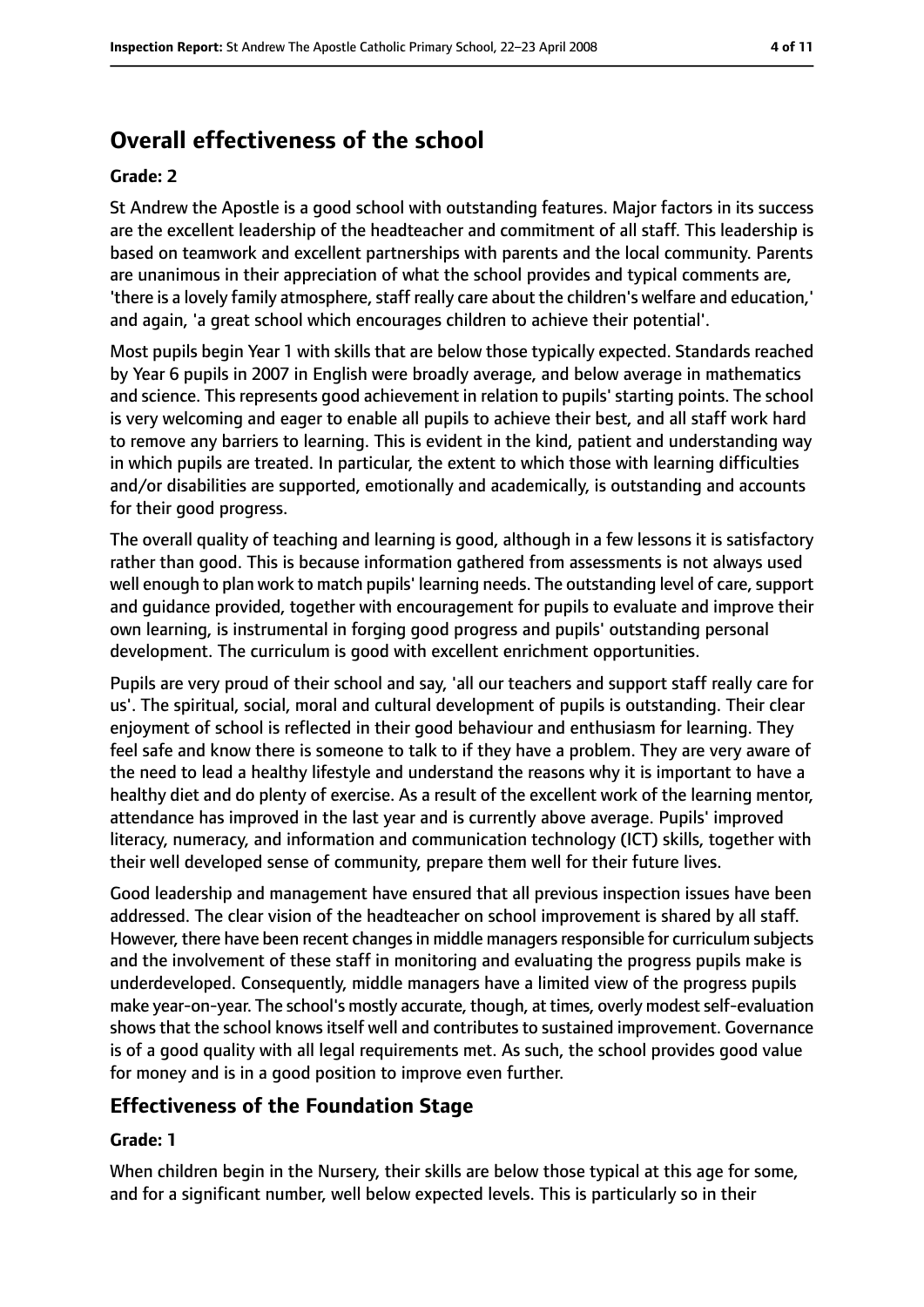mathematical, speaking and listening and social development. The bright and stimulating environment ensures that children quickly develop a real interest and enjoyment of learning. Adults pay close attention to ensuring each child'sindividual learning needs are quickly identified and addressed. They make the most of every opportunity to help children learn to get along well together, grow in confidence and behave well. As a result, children make excellent progress. By the time they start Year 1, though some are still below expected levels in some skills, many are working towards the goals expected at their age. Staff give high priority to the teaching of letters and sounds and particularly for the more able children. As a result, children make significant progress in this aspect of their learning. Leadership and management in the Foundation Stage is outstanding. The lead practitioner plays a crucial role in this. As a member of the school management team she ensuresthat detailed consideration of the progress children make whilst in the Foundation Stage is used effectively to set children's next learning, particularly as they move into Year 1. Staff communicate regularly with each other and establish excellent links with parents. Very good use is made of the information staff record about the small day-to-day steps in children's progress which helps children to build on what they can already do.

# **What the school should do to improve further**

- Make better use of assessment information in lesson planning, so that work set consistently matches pupils' needs.
- Ensure that middle managers are fully involved in monitoring and evaluating the work within their subject areas.

# **Achievement and standards**

#### **Grade: 2**

Throughout Years 1 and 2 pupils achieve well. Currently, pupils in Year 2 and Year 6, and particularly the more able, are making good progress to reach challenging targets and are achieving broadly average standards in English, mathematics and science. This is a result of initiatives put in place to improve the problem solving, thinking and science investigation skills of pupils. Pupils with learning difficulties and/or disabilities make the same good progress as their classmates, as a result of the well considered support they receive in lessons.

# **Personal development and well-being**

#### **Grade: 1**

Pupils say that they thoroughly enjoy school and the learning opportunities it provides. They greatly value opportunities to express their views and the many chances they are given to represent their school, for example, as school councillors, playground leaders or prefects. They take these responsibilities very seriously; for example, leading the daily 'shake and wake' sessions at the breakfast club, or raising money to provide for those they believe are less fortunate than themselves. The school's strong caring, moral ethos is reflected in the outstanding ways that pupils respect and understand the feelings of others. Behaviour is good overall. Those whose behaviour is less good respond well to the school's well planned attempts to help them behave better. Attendance is currently above average, with excellent systems to check absences so that any problems can be tackled effectively. Although pupils in Year 6 say they do not want to leave, they feel that their school gives them good opportunities to prepare for high school and beyond. They feel safe and value the school's work to help them understand the need for rules, recognise risks and appreciate healthy eating.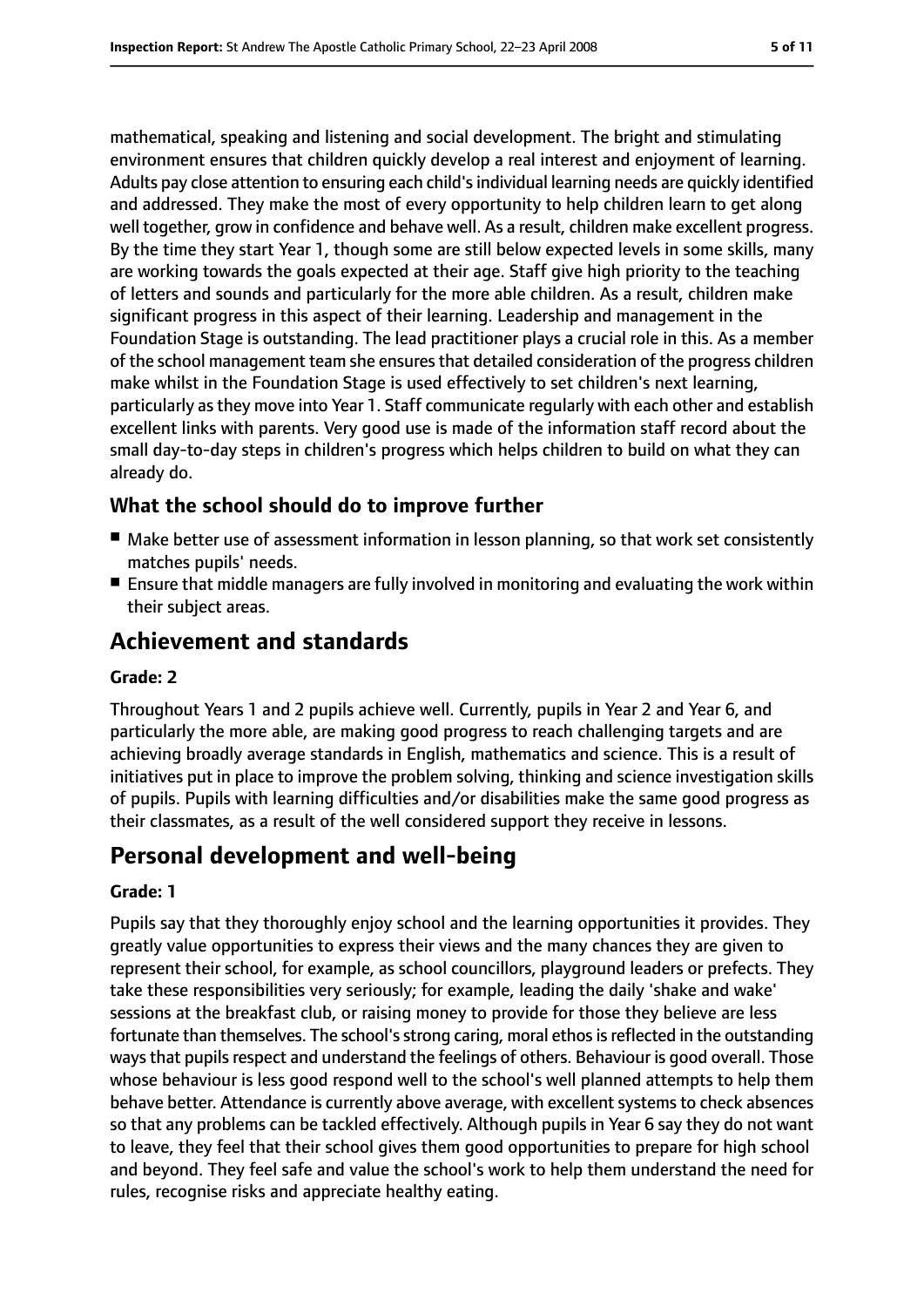# **Quality of provision**

# **Teaching and learning**

#### **Grade: 2**

Teachers and support staff know their pupils well and work closely together to support them in all aspects of their learning. As a result, pupils make good progress in lessons and thrive on their success. In the best lessons, pupils are fully engaged and their achievement is excellent. Occasionally, the pace of learning slows or work does not meet pupils' learning needs. This is because not enough use is made of assessment information when planning lessons. At these times, teaching is less effective because work set does not always match pupils' needs, and they do not progress at the same good rate. A wide range of very effective intervention programmes delivered by highly motivated and well qualified support staff ensure that pupils with learning difficulties and/or disabilities enjoy learning and make good progress.

### **Curriculum and other activities**

#### **Grade: 2**

The curriculum is good with outstanding features. The school is introducing a new curriculum programme to give pupils the chance to apply their literacy, numeracy, and ICT skills across a range of subjects in a more creative and imaginative way. However, this is at an early stage and it is too soon to measure its success in raising standards and pupils' achievement. Pupils have excellent opportunities to develop their talents through the wide choice of extra-curricular sporting, musical and creative activities on offer. Such opportunities promote pupils' fitness, health and enjoyment well. These activities have a high take-up rate and have a positive impact on pupils' behaviour and self-esteem. There is a good focus through the curriculum on developing positive attitudes to health, fitness and emotional well-being. Activities outside the classroom such as trips and residential experiences enhance the curriculum, excite pupils and inspire them in their work.

### **Care, guidance and support**

#### **Grade: 1**

The quality of personal, social and emotional care given to pupils is outstanding, strongly reflecting the school's aims and values. The school's commitment to high quality care is demonstrated in how well each pupil is known to staff. Consequently, all are treated with respect asindividuals, while at the same time learning their responsibility of care for each other. Parents share this sentiment and a view typical of many is, 'staff strive to ensure each child feels that they are valued and important to the school community'. Support for effective learning is very evident in the good use of target-setting, which underpins pupils' good achievement. The guidance and support given to those identified as gifted and talented, or with learning difficulties and/or disabilities, adds great value to their learning. Pupils use helpful guidance from their teacher's comments to help them improve their work. All aspects of child protection, risk assessment procedures and other health and safety measures are in place.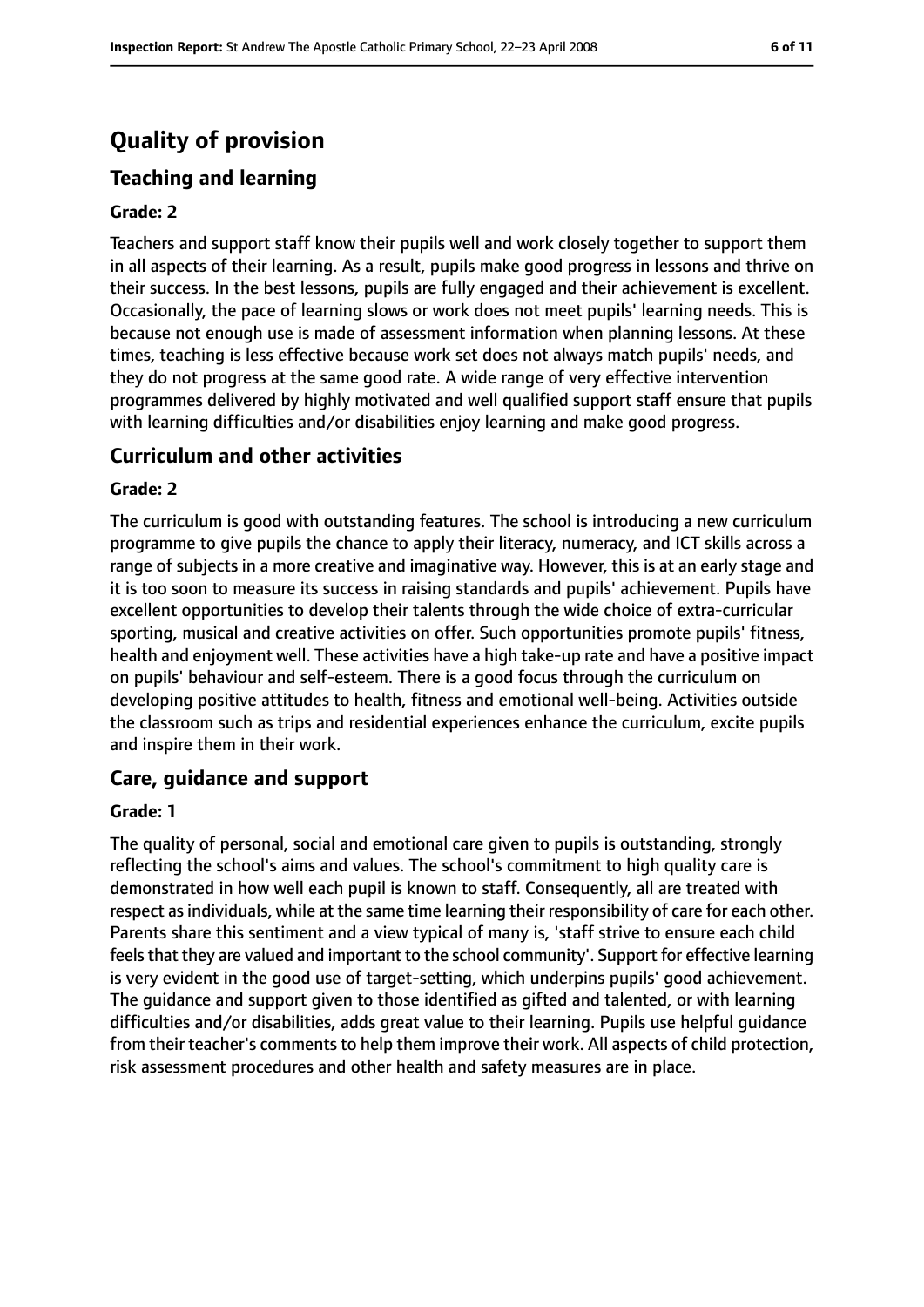# **Leadership and management**

#### **Grade: 2**

Leadership is good and the school is well managed. The headteacher has a very clear vision of what she wants pupils, staff, governors and parents to achieve. In the three years she has been headteacher, all staff have embraced this vision with enthusiasm and support. A particular strength is the excellent management of pupils with learning difficulties and/or disabilities carried out by the acting deputy headteacher. The leadership team has a clear knowledge of the school's needs, has identified the correct priorities for improvement and set in place good action to achieve them. However, the involvement of recently appointed middle managers in checking the quality of provision within their areas of responsibility is underdeveloped. All staff take very good care of pupils and make a strong contribution to the smooth running of the school. Governors contribute well to this process. Their clear understanding of the school's work and their support for the headteacher's high aspirations enable them to give the school good guidance and challenge.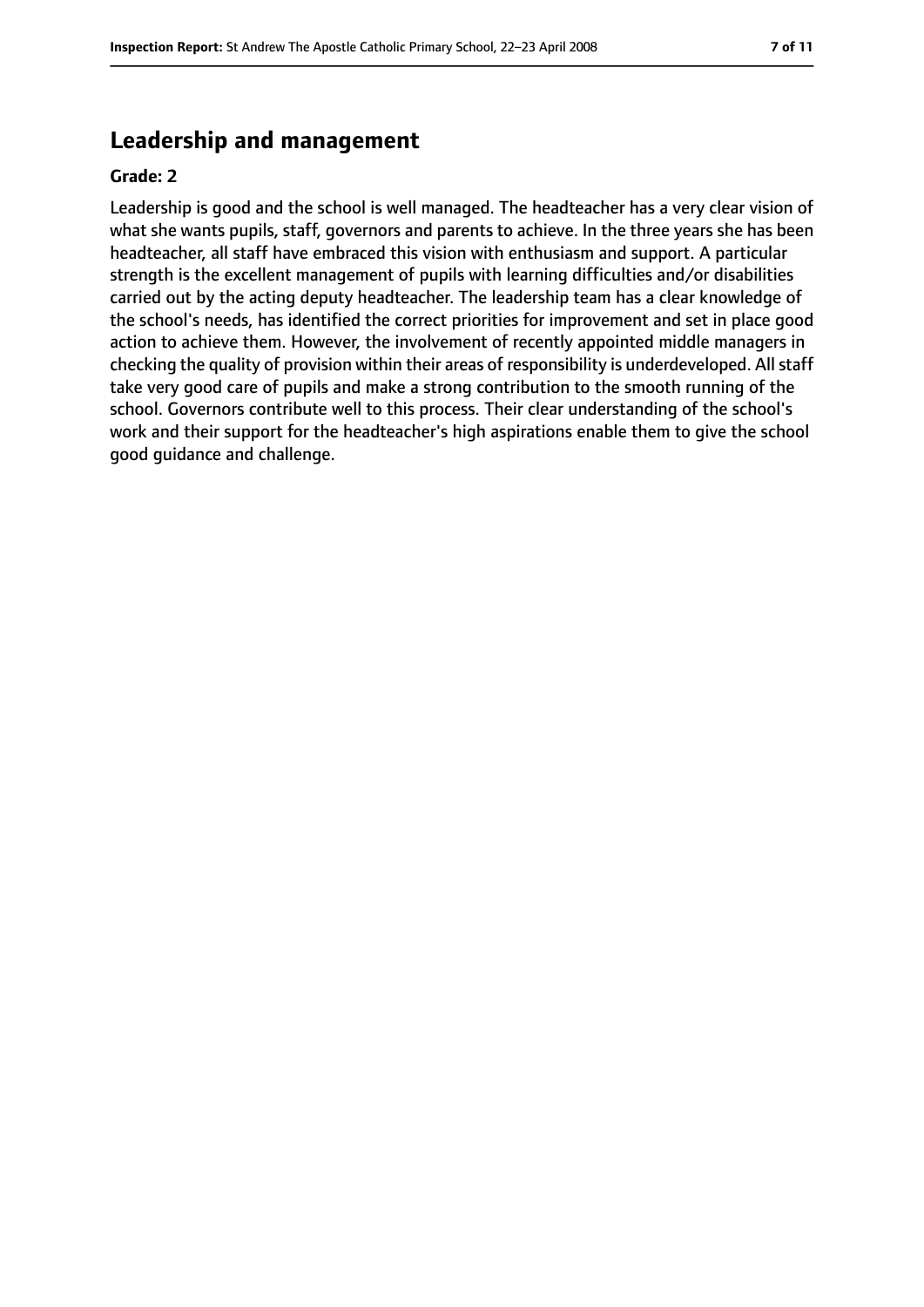**Any complaints about the inspection or the report should be made following the procedures set out in the guidance 'Complaints about school inspection', which is available from Ofsted's website: www.ofsted.gov.uk.**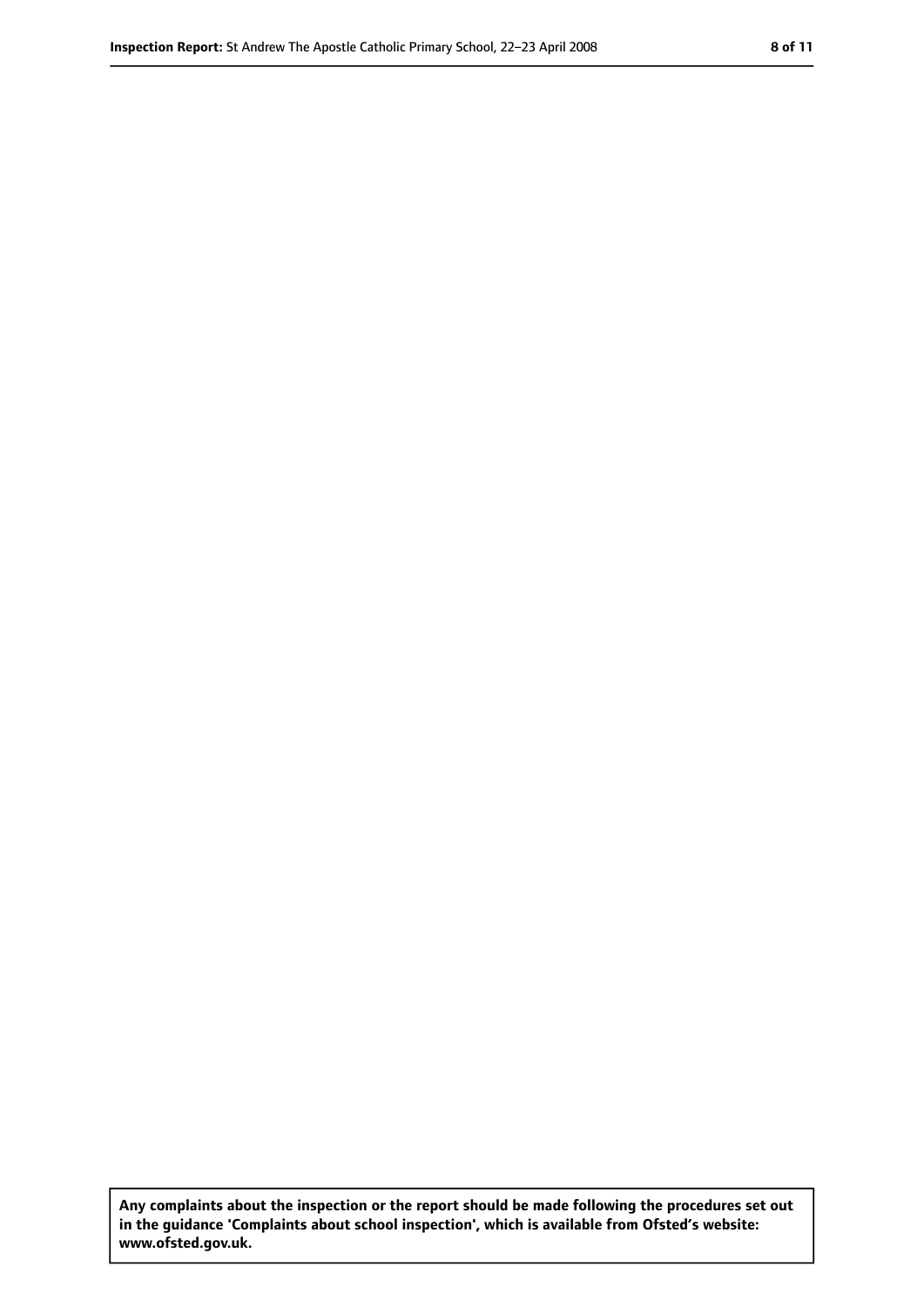# **Inspection judgements**

| $^{\backprime}$ Key to judgements: grade 1 is outstanding, grade 2 good, grade 3 satisfactory, and | <b>School</b>  |
|----------------------------------------------------------------------------------------------------|----------------|
| arade 4 inadeguate                                                                                 | <b>Overall</b> |

# **Overall effectiveness**

| How effective, efficient and inclusive is the provision of education, integrated<br>care and any extended services in meeting the needs of learners? |     |
|------------------------------------------------------------------------------------------------------------------------------------------------------|-----|
| Effective steps have been taken to promote improvement since the last<br>inspection                                                                  | Yes |
| How well does the school work in partnership with others to promote learners'<br>well-being?                                                         |     |
| The effectiveness of the Foundation Stage                                                                                                            |     |
| The capacity to make any necessary improvements                                                                                                      |     |

## **Achievement and standards**

| How well do learners achieve?                                                                               |  |
|-------------------------------------------------------------------------------------------------------------|--|
| The standards <sup>1</sup> reached by learners                                                              |  |
| How well learners make progress, taking account of any significant variations between<br>groups of learners |  |
| How well learners with learning difficulties and disabilities make progress                                 |  |

# **Personal development and well-being**

| The extent of learners' spiritual, moral, social and cultural development<br>The extent to which learners adopt healthy lifestyles<br>The extent to which learners adopt safe practices<br>How well learners enjoy their education<br>The attendance of learners<br>The behaviour of learners | How good is the overall personal development and well-being of the<br>learners? |  |
|-----------------------------------------------------------------------------------------------------------------------------------------------------------------------------------------------------------------------------------------------------------------------------------------------|---------------------------------------------------------------------------------|--|
|                                                                                                                                                                                                                                                                                               |                                                                                 |  |
|                                                                                                                                                                                                                                                                                               |                                                                                 |  |
|                                                                                                                                                                                                                                                                                               |                                                                                 |  |
|                                                                                                                                                                                                                                                                                               |                                                                                 |  |
|                                                                                                                                                                                                                                                                                               |                                                                                 |  |
|                                                                                                                                                                                                                                                                                               |                                                                                 |  |
|                                                                                                                                                                                                                                                                                               |                                                                                 |  |
|                                                                                                                                                                                                                                                                                               | The extent to which learners make a positive contribution to the community      |  |
| How well learners develop workplace and other skills that will contribute to<br>their future economic well-being                                                                                                                                                                              |                                                                                 |  |

# **The quality of provision**

| How effective are teaching and learning in meeting the full range of the<br>learners' needs?          |  |
|-------------------------------------------------------------------------------------------------------|--|
| How well do the curriculum and other activities meet the range of needs<br>and interests of learners? |  |
| How well are learners cared for, quided and supported?                                                |  |

#### **Annex A**

 $^1$  Grade 1 - Exceptionally and consistently high; Grade 2 - Generally above average with none significantly below average; Grade 3 - Broadly average to below average; Grade 4 - Exceptionally low.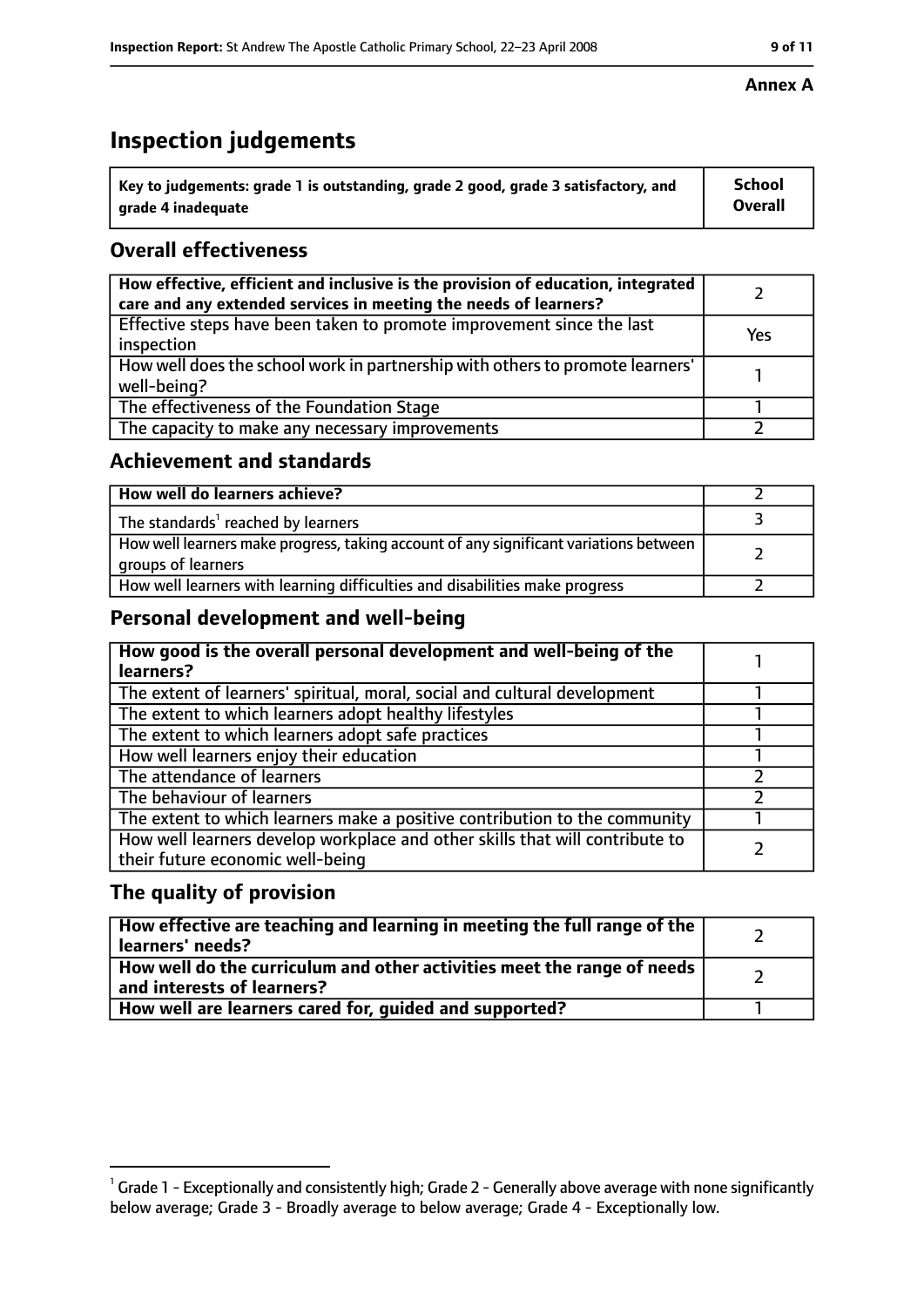#### **Annex A**

# **Leadership and management**

| How effective are leadership and management in raising achievement<br>and supporting all learners?                                              |     |
|-------------------------------------------------------------------------------------------------------------------------------------------------|-----|
| How effectively leaders and managers at all levels set clear direction leading<br>to improvement and promote high quality of care and education |     |
| How effectively leaders and managers use challenging targets to raise standards                                                                 |     |
| The effectiveness of the school's self-evaluation                                                                                               |     |
| How well equality of opportunity is promoted and discrimination tackled so<br>that all learners achieve as well as they can                     |     |
| How effectively and efficiently resources, including staff, are deployed to<br>achieve value for money                                          |     |
| The extent to which governors and other supervisory boards discharge their<br>responsibilities                                                  |     |
| Do procedures for safequarding learners meet current government<br>requirements?                                                                | Yes |
| Does this school require special measures?                                                                                                      | No  |
| Does this school require a notice to improve?                                                                                                   | No  |